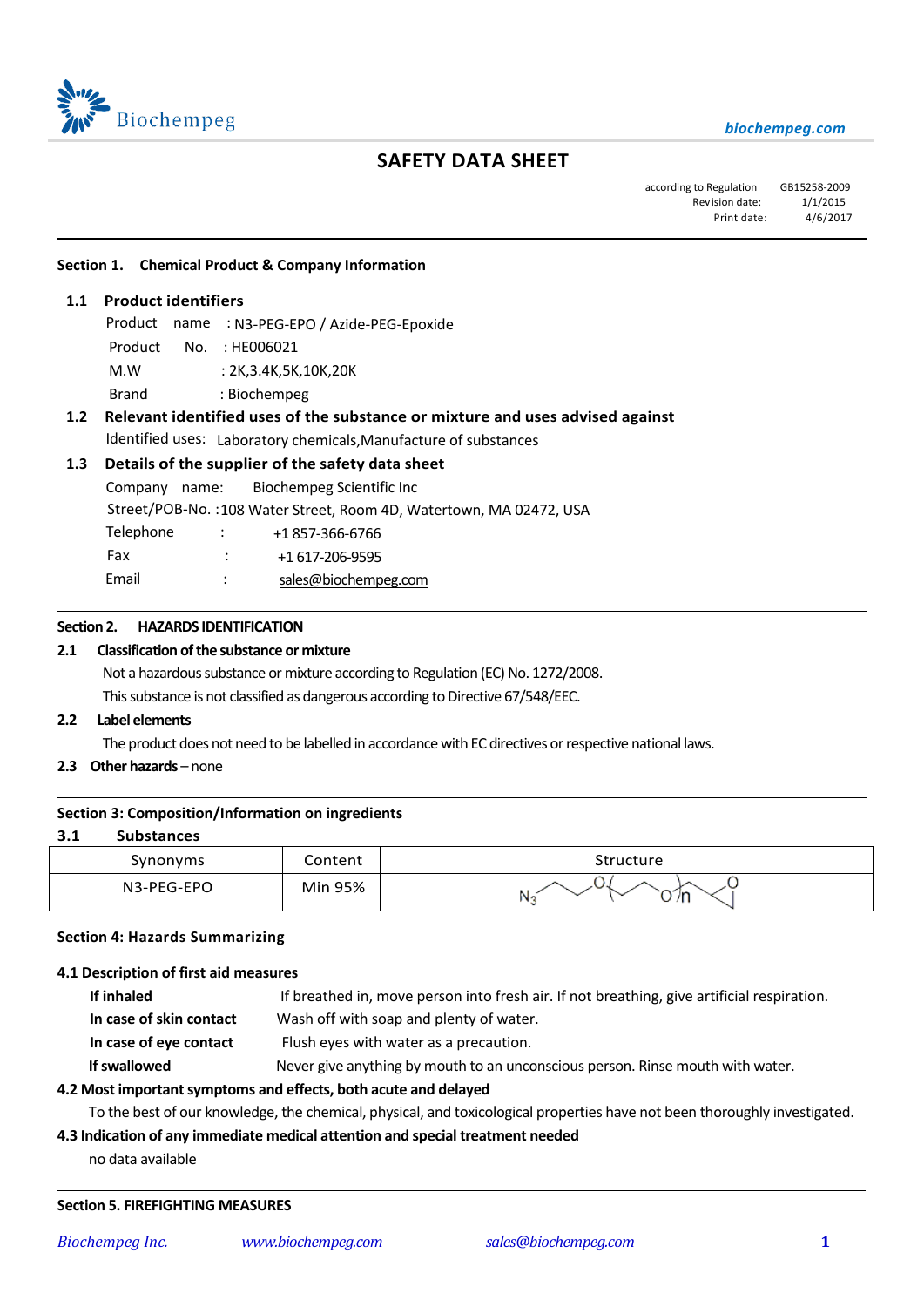# **5.1 Extinguishing media**

Suitable extinguishing media

Use water spray, alcohol-resistant foam, dry chemical or carbon dioxide.

#### **5.2 Special hazards arising from the substance or mixture**

Carbon oxides

Nature of decomposition products not known.

# **5.3 Advice for firefighters**

Wear self contained breathing apparatus for fire fighting if necessary.

#### **5.4 Further information**

 $\overline{a}$ 

 $\overline{a}$ 

 $\overline{a}$ 

 $\overline{a}$ 

 $\overline{a}$ 

no data available

#### **SECTION 6: Accidental release measures**

Personal protection: Use personal protective equipment. Avoid breathing vapors

Steps if material is released or spilled:

Keep air ventilation , Keep away from kindling , absorb with an inert material (e. g., vermiculite, dry sand, earth), and place in a chemical waste container. Treatment as the environmental protection department's requirement, Do not flush to sewer!

#### **SECTION 7: Handling Storage**

Notice: Keep air ventilation; avoid contacting with skin and eyes. Storage: Store in a cool ,dry and airiness place. Keep storage container tightly closed. Recommended storage temperature -5℃.

# **SECTION 8: Exposure controls/personal protection**

| Exposure limits:                                                                | Occupational Exposure Limits.                                                            |  |  |  |  |
|---------------------------------------------------------------------------------|------------------------------------------------------------------------------------------|--|--|--|--|
| Ventilation:                                                                    | A system of local and/or general exhaust is recommended to keep employee exposures below |  |  |  |  |
| the Airborne Exposure Limits. Local exhaust ventilation is generally preferred. |                                                                                          |  |  |  |  |
|                                                                                 | Respiratory System Protection: Avoid to inhalation the vapour or gas.                    |  |  |  |  |
| Eye Protection:                                                                 | Use chemical safety goggles.                                                             |  |  |  |  |
| <b>Protective Gloves:</b>                                                       | Common chemical resistant gloves.                                                        |  |  |  |  |

# **SECTION 9: Physical and chemical properties**

Information on basic physical and chemical properties

| a) | Appearance                        | Off-white/white solid or viscous liquid depends on molecule weight |
|----|-----------------------------------|--------------------------------------------------------------------|
| b) | Boiling temperature/boiling range | no date available                                                  |
| C) | Special gravity (H20=1)           | no date available                                                  |
| d) | Flash point                       | no date available                                                  |
| e) | Water solubility                  | Miscible with water with any proportion                            |
|    |                                   |                                                                    |

# **SECTION 10: Stability and reactivity**

**Stablility:** Product is stable under normal operating conditions and use as described in technical data sheet **Hazardous Polymerization:** No. **Condition to Avoid:** High temperature and frequent exposure. **Materails to Avoid:** Strong oxidizers agent.

# **SECTION 11: Toxicological information**

| Aucte oral toxicity:   | LD50rat > 12,600 mg/kg     |  |
|------------------------|----------------------------|--|
| Acute dermal toxicity: | LD50rabbit $>$ 5,000 mg/kg |  |
| Skin irritation:       | Rabbit No skin irritation  |  |